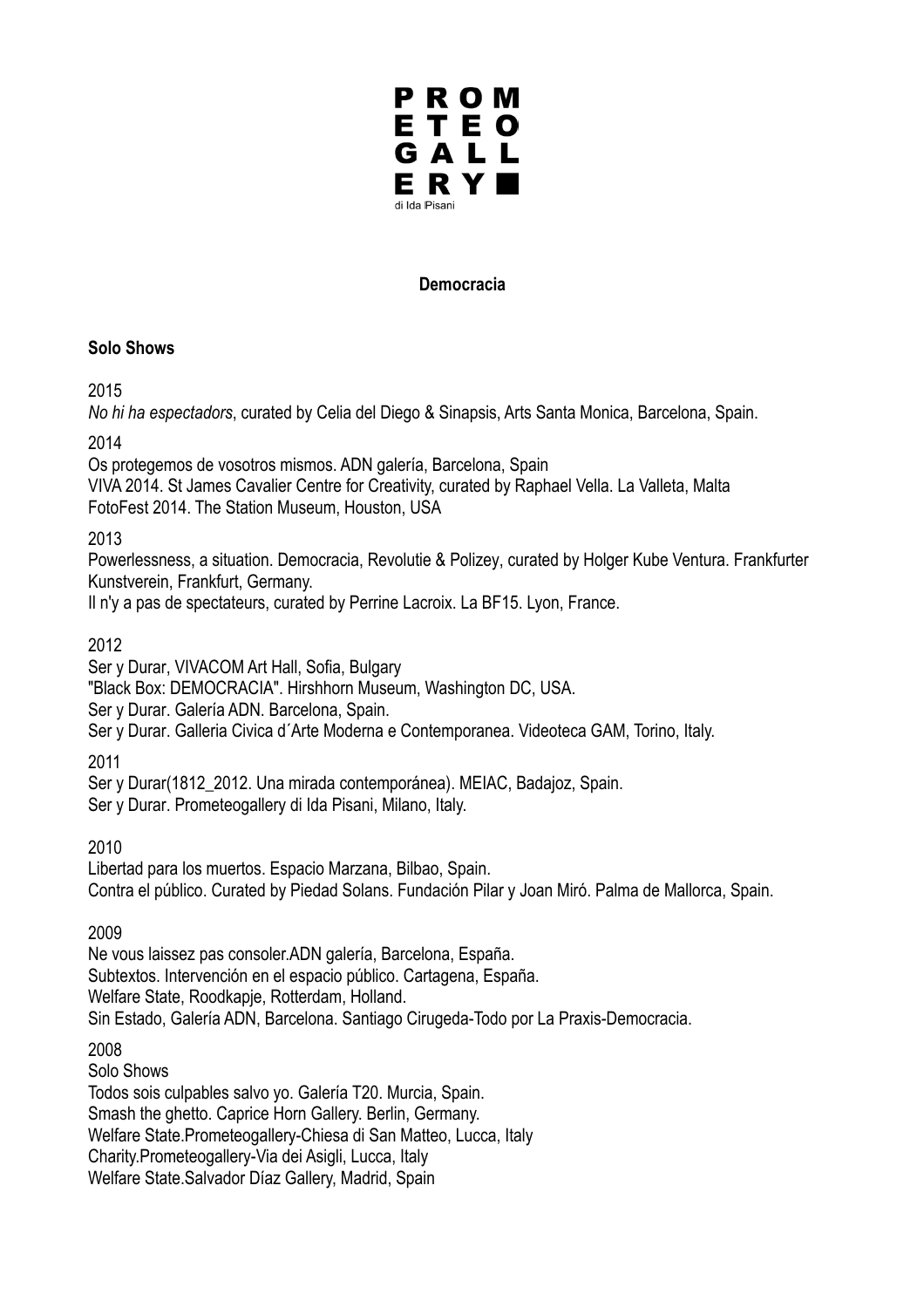# **Group Shows**

2015

Art in Transit,Museu de Cendanyola, Cerdanyola, Spain.

Kunst und Demokratie, curated by Bodo Rau, Kunsthalle Bahnitz, Bahnitz, Germany.

PIGS, organized by Ateneo Libertario/La Escuela Moderna, La Ravala, Barcelona, Spain.

Deconstructing reality. Videoart on public space from the Mediterranean area, curated by Marco Trulli, Biancovolta, Viterbo, Italy.

Radicals, Roodkapje, Rotterdam, Holland.

PIGS, organized by Ateneo Libertario/La Escuela Moderna, Auditorium & Metropoliz, Rome, Italy.

PIGS, organized by Ateneo Libertario/La Escuela Moderna, Nosotros Social Center, Athens, Greece. Final, curated by Jordi Pallares, SC Gallery, Bilbao, Spain.

Youth Mode. Tartu Art Museum, Tartu, Estonia.

ARCO 2015. Prometeogallery, Madrid, Spain.

# 2014

Espejos: Los trabajadores de la luna / Moonworkers, curated by Etcétera group, MAC (Museo de Arte Contemporáneo), Santiago de Chile, Chile.

Turning Points, curated by Zsolt Petrányi and Vitó Vojnits Purcsár. Hungarian National Gallery, Budapest, Hungary.

Afterimage. Curated by Chiara Nuzzi, Valeria Mancinelli & Stefania Rispoli. MART, Galleria Civica, Trento, Italy.

¿A qué huele una exposición?, curated by Alicia Ventura. Laboral Centro de Arte, Gijón, Spain.

VOLTA 10. ADN gallery, Basel, Switzerland

Playful Arts Festival, 's-Hertogenbosch, Holland

Monte de Estépar, Espacio Tangente, Burgos, Spain.

One Shot! Football & Contemporary Art. MuBE. Sao Paulo, Brazil.

Cómplices y Testigos, galeria ADN, Barcelona, Spain.

The Kennedy Bunker, REH-transformer, Berlin, Germany.

Tiempos Abiertos, curated by Enrique Martínez, CEART, Fuenlabrada, Spain.

Joan Miró's Printmaking Workshops National Museum of Bulgarian Visual Arts, Sofia, Bulgary.

Inquieto Novecento- Lu.C.C.A - Lucca Center of Contemporary Art, Lucca, Italy

Tiempos Abiertos, curated by Enrique Martínez, Da2, Salamanca, Spain.

ARCO 2014. Galería ADN, Madrid, Spain.

2013

The Red and White flag Project- Teloglion Foundation of Art, Thessaloniki, Greece Videoarte al Cinemacello, Macao, Milan, Italy.

MOVING IMAGE un abécédaire contemporain. M comme MANIPULATIONLes Rencontres Internationales, Gaîté Lyrique, Paris, France

Un dilema. L'art contemporani i la inversió en la incertesa, curated by Jeffrey Swartz. Arts Santa Mònica, Barcelona, Spain.

Contrechamp. Archi béton - Trois films où l'on lit et relie l'urbain, Le Cinématographe, Nantes, France. Manifiestoscurated by Ana G. Alarcón, El Butrón, Sevilla, Spain.

Joan Miró's Printmaking Workshops Galerija Kresija, 30th Ljubljana Biennial of Graphic Arts, Ljubljana, Slovenia.

Videos on Stage: Parallel Lines, curated by Başak Senova. Art International Istanbul (Turkey) High Society, curated by Fernando Gómez de la Cuesta. Pelaires CCC, Palma de Mallorca (Spain) Baadlands: An Atlas of Experimental Cartography, curated by Zanny Begg, Tin Sheds Gallery, Sidney, Australia.

Marca España. ECC, Berlin, Germany

Diversionismo Ideológico, curated by Wendy Navarro, Galeria Nuble, Santander, Spain. Jornadas contra Franco, Madrid, Spain.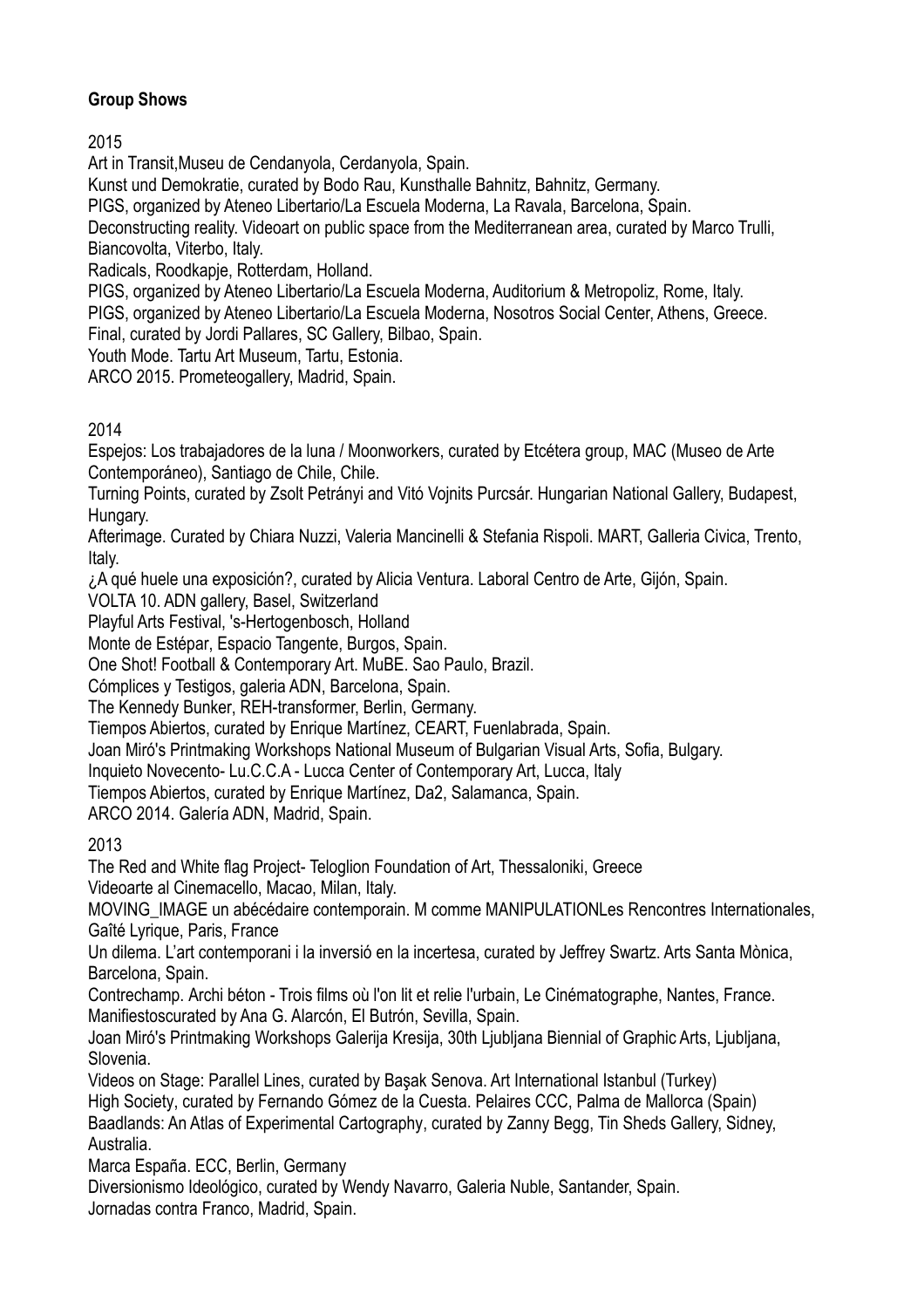Stadium. Arc en rêve, Bordeux, France.

10 is more than a number. ADN, Barcelona, Spain.

Exercises on democracy. Open case 303, Athens, Greece.

Talleres de la Fundació Pilar i Joan Miró. Ses Voltes, Palma de Mallorca, Spain.

Politics: I do not like it, but it likes me, curated by Dermis León & Agnieszka Kulazinska. Laznia Centre for Contemporary Art, Gdansk, Poland.

Zona Maco 2013, Prometeogallery di Ida Pisani, Mexico DF, Mexico.

La elipsis arquitectónica curated by Ruth Estévez & Javier Toscano. Centro Cultural Universitario Tlatelolco, Mexico DF, Mexico.

ARCO 2013, Galería ADN, Madrid, Spain.

Manifiestos curated by Ana G. Alarcón, Espacio Trapezio, Madrid, Spain.

Me, Myself and I. Concurso de dibujo de la Fundación Centenera Jaraba, La Lonja, Madrid, Spain.

8ª Bienal Leandre Cristofol, LLeida, Spain.

Soul Activism, curated by Maurizio Vanni, Centro Documentazione Arti Visive, Chiesa dei Bigi, Grosseto, Italy.

## 2012

Passionnements, Frac Corse, Palais Fesch-musée des Beaux-Arts, Ajaccio, France Artissima, Prometeogallery, Torino, Italy.

Estampa 2012, Fundación Pilar i Joan Miró a Palma, Matadero, Madrid.

El ojo colectivo, curated by Heinz-Norbert Jocks and alonso+craciun. Subte, Montevideo, Uruguay.

Prospectus, Biancovolta, Viterbo, Italy.

Rituals of the habitual, curated by Vera Mlechevska, Plovdiv, Bulgary.

Impuls und Bewegung, Ars Electronica, Berlin, Germany

Beautiful Game, curated by Alenka Gregorič. Mestna galerija Ljubljana, Slovenia.

ESPEJOS. El Camino Incierto al País de las Maravillas, curated by Loreto Garín & Federico Zukerfeld. Centro Cultural de la Memoria Haroldo Conti, Buenos Aires, Argentina.

Apocalypse, inSPIRACJE 2012, curated by Wojciech Ciesielski, Szczecin, Poland

Motel b, nuovi spazi per nuove idee. Motel b, Brescia, Italy

Art Brussels 2012, ADN booth, Brussels, Belgium.

Video in the City. Art Brussels 2012, Prometeogallery, Brussels, Belgium.

Revolve. European Media Art Festival, Osnabrück, Germany

ARCO 2012. Prometeo Gallery booth/ T 20 booth / ADN booth, Madrid, Spain.

Teatro de Anatomía. RMS, El Espacio, curated by RMS, Madrid, Spain.

Premio Ciutat de Palma "Antoni Gelabert" de Artes Visuales 2011, Casal Solleric, Palma de Mallorca, Spain. Extrarradio, curated by Comission. MAG, Elche, Spain.

Valparaiso Intervenciones, curated by Jorge Díez, José Roca and Paulina Varas. Casa America, Madrid, Spain.

## 2011

Is this Spain?, Instituto Cervantes, Sao Paulo, Brazil.

Pinta Art Show. Prometeogallery, New York, USA.

Artissima 18. Prometeogallery, Torino, Italy

Tentaciones, curated by Karin Olenschläger, Estampa, 2011. Madrid, Spain.

Declining Democracy, curated by Franceska Nori. CCC Strozzina, Firenze, Italy.

Reproduction, Repetition and Rebellion. Multiplicity in Spanish Emerging Art. Museum of Contemporary Art, Zagreb, Croatia.

Proyecto Juarez, curated by Mariana David. Matadero, Madrid, Spain.

¡Patria o Libertad! On Patriotism, Immigration and Populism, curated by Paco Barragán. MOCCA, Toronto, Canada.

Die Revolution Im Dienste Der Poesie (Fernando Sánchez Castillo-Santiago Sierra-Democracia), curated by Lutz Henke and Ulf Saupe. Artitude Kunstverein, Berlin, Germany.

Collective show. Galerie Caprice Horn, Berlin, Germany.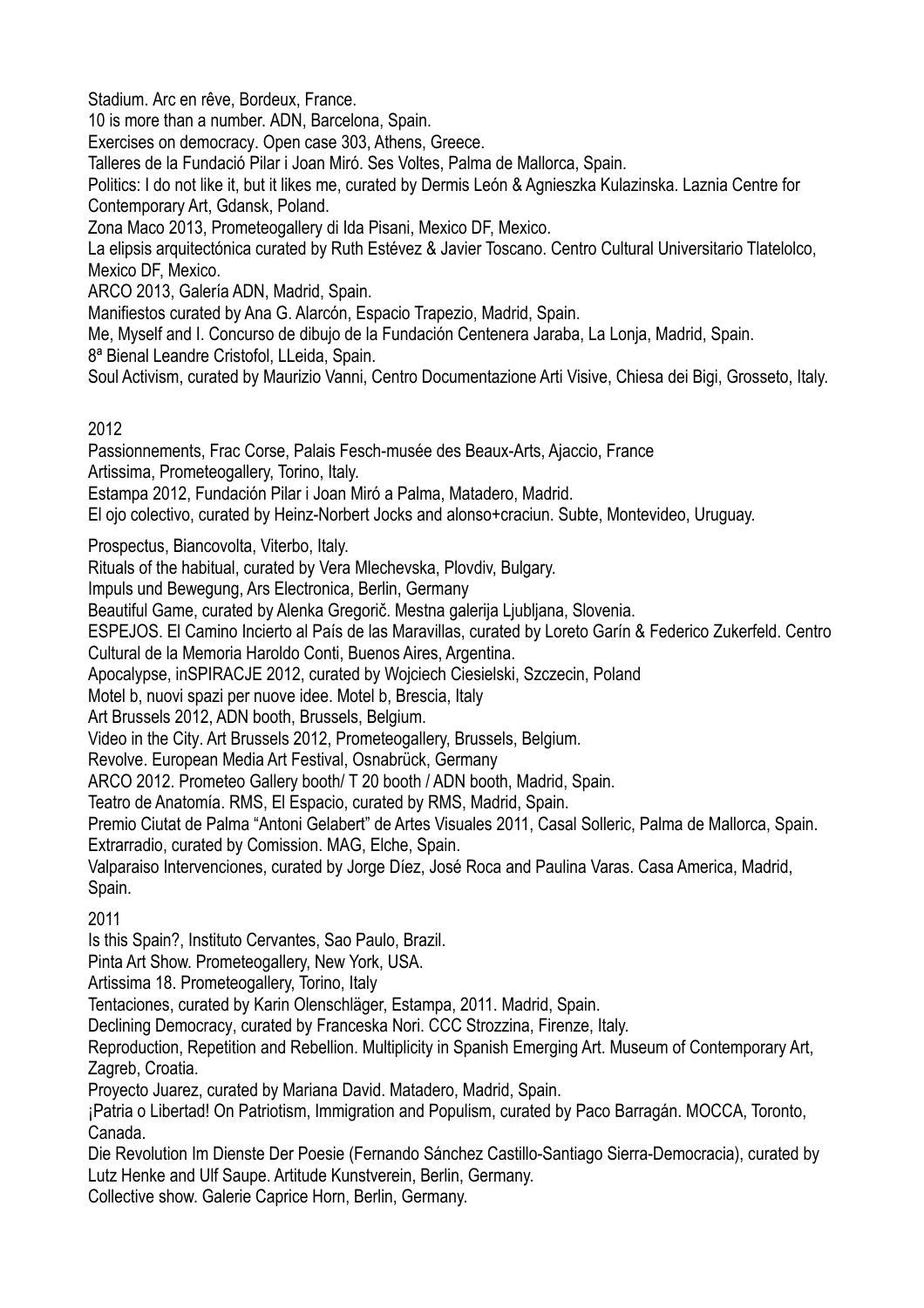Contrahegemonías.Espacio Trapezio, Madrid, Spain.

Is this Spain?. Instituto Cervantes, Brasilia, Brazil.

Interferencias. Centro Cultural de España. Guatemala.

Un altro mondo è ancora possibile?, curated by Francesca Guerisoli and Stefano Taccone. Palazzo Ducale, Sala Dogana. Genoa, Italy.

Is this Spain?. Instituto Cervantes, Rome, Italy.

Is this Spain?. Instituto Cervantes, Naples, Italy.

Video(S)torias. Curated by Blanca de la Torre & Imma Prieto. ARTIUM-Centro Museo Vasco de Arte Contemporáneo, Vitoria-Gasteiz, Spain.

Reproduction, Repetition and Rebellion. Multiplicity in Spanish Emerging Art. Akademija & Windows Gallery, Belgrado, Serbia.

Is this Spain?. Instituto Cervantes, Milano, Italy

Arco 11. Prometeogallery di Ida Pisani, Madrid, Spain

Arco 11. Galeria T20, Madrid, Spain

Democracia: Ser y Durar/Regina Jose Galindo: XX. Galeria ADN, Barcelona, Spain.

Reproduction, Repetition and Rebellion. Multiplicity in Spanish Emerging Art. International Graphic Arts Centre (MGLC). Ljubljana, Slovenia.

Patria o Libertad, curated by Paco Barragán. Cobra Museum, Amsterdam, Holland.

RES PUBLICAE. Intervenciones del capitalismo en el videoarte

español actual, curated by José Luis Corazón, Off Limits, Madrid, Spain.

Hors Pistes 2011. Centre Pompidou, Paris, France.

RES PUBLICAE. Intervenciones del capitalismo en el videoarte

español actual, curated by José Luis Corazón, Cura Magazine Projet Space, Roma, Italy.

Reproduction, Repetition and Rebellion. Multiplicity in Spanish Emerging Art. The Contemporary Art Gallery of the Brukenthal National Museum, Sibiu, Romania

2010

Catalizadors, curated by Ramon Parramon. Arts Santa Mónica, Barcelona, Spain.

Erased Walls, curated by Juraj Čarný, SPACE, Bratislava, Slovakia.

Impakt video festival. Utrech. Holland.

Patria o Libertad, curated by Paco Barragán. Miami Dade College, Art System Gallery. Miami, USA.

Proyecto Juárez. Curated by Mariana David. Museo Carrillo Gil, Mexico DF, Mexico.

VAD. Festival internacional de videoarte, Girona, Spain.

Basado en hechos reales. Artium. Vitoria, Spain.

Interacciones (post) electorales. Curated by Domingo Mestre & Joaquín Ivars. Centro Cultural de España. Buenos Aires, Argentina.

Biennale Mediations 2010. Erased Walls. Curated by Georgi Begun. Poznan, Poland.

Interacciones (post) electorales. Curated by Domingo Mestre & Joaquín Ivars. Museo de Medios de Comunicación. Resistencia, Argentina.

Volta 6, Basel, Switzerland. ADN gallery / T20 gallery.

FUCK UPS, FABLES AND FIASCOS. Caprice Horn Galerie. Berlin. Germany.

Interacciones (post) electorales. Curated by Domingo Mestre & Joaquín Ivars. Centro Cultural de España. Córdoba, Argentina.

Loop 2010, Galeria ADN, Barcelona, Spain.

Reproduction, Repetition and Rebellion. Multiplicity in Spanish Emerging Art. Cervantes Intitute of Viena, Austria "

Spain on the edge. Limits of a narrative conflict". Curated by Nacho Ruíz. Instituto Cervantes. Chicago, USA. Art Brussels 2010. ADN gallery. Brussels, Belgium.

The Performace Platform. Art Brussels 2010, Brussels, Belgium.

Rencontres Internationales Paris/Madrid/Berlin. CAPITALISMUS. Museo Reina Sofia, Madrid, Spain.

Idensitat 5. Directed by Ramón Parramón. Manresa, Spain.

Wunderkammer. Galeria T20, Murcia, Spain.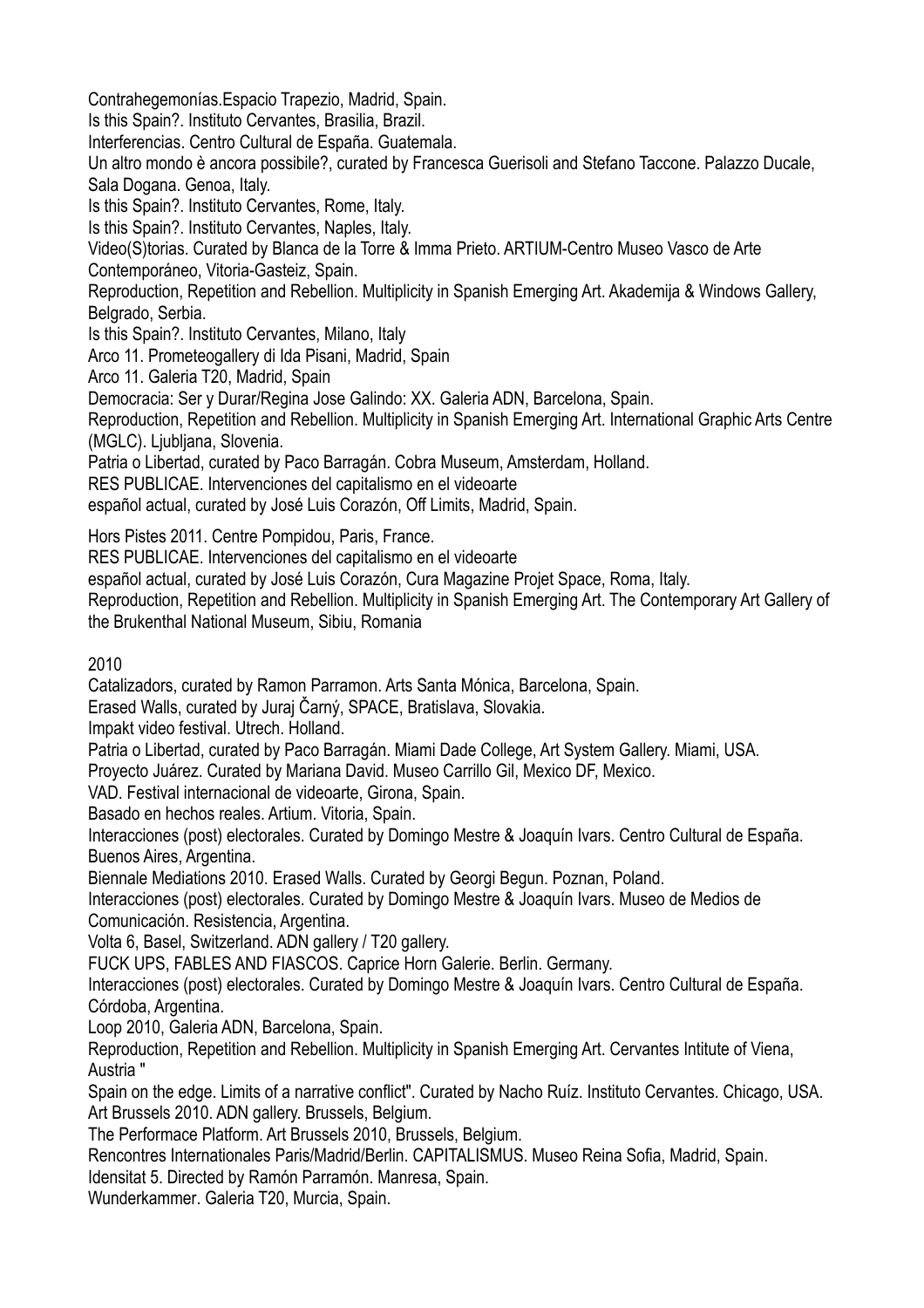"Interruptions" curated by Raúl Martínez. Art-Bus, Armory Show 2010, NY, USA

"One Shot" curated by Pierre-Olivier Rollin. B.P.S.22 espace de création contemporaine. Charleroi, Belgium.

Valparaiso Intervenciones, curated by José Roca, Jorge Díez y Paulina Varas. Valparaiso, Chile.

Arco 10. Galeria Caprice Horn, Madrid, Spain

Arco 10. Galeria T20, Madrid, Spain

Repeat All, curated by Sigismond de Vajay. Centro Cultural Chacao, Caracas, Venezuela.

Proyecto Habitar, curated by Luisa Espino, Centro Cultural de España, Montevideo, Uruguay.

X Bienal Martínez Guerricabeitia 'Contra natura', Museo de la Ciudad de Valencia, Spain.

Reality Now. Concentart e. v., Berlin, Germany

## 2009

Scracht. ADN galería, Barcelona, España.

Frágil, curated by Nekane Aramburu, Centro Cultural de España, Montevideo, Uruguay.

Proyecto Habitar, curated by Luisa Espino, Centro Cultural de España, Mexico DF.

Rencontres Internationales. Centre Pompidou, Paris, France.

Reciprocidad, curated by Loreto Garín & Federico Zukerfeld, Centro Cultura de España, Buenos Aires, Argentina.

Fora de joc. Bòlit Centre d´art contemporani. Girona, España.

Proyecto Habitar, curated by Luisa Espino, Centro Cultural de España, Miami, USA

Evento 09, curated by Didier Fiuza Faustino, Bordeaux, France.

Off Street. Curated by Blanca de la Torre. A Foundation, London, UK.

Is this Spain?. Crypt Gallery, London, UK.

¿UTOPÍA?. El arte con los derechos humanos. Casal Son Tugores, Alaró. Mallorca, España.

There goes the neighbourhood. Performance Space, Sidney, Australia.

Undergentryficaction. Curated by José Luis Corazón Ardura. Centro Cultura de España, Santo Domingo. República Dominicana.

Trickle Down Theory. Curated by Riiko Sakkinen. Korjaamo, Helsinki, Finland.

La Comunidad Desobrada. Curated by José Luis Corazón Ardura.

CIUDADELA, PAMPLONA, SPAIN.

X Bienal de La Habana. Tinieblas. Poéticas del Vídeo sobre la Violencia. Curated by Manuel García. Complejo Morro Cabaña, La Habana, Cuba.

6ª Edición Proyecto Circo. Arte, Salud y Sociedad. Evento Internacional de Performances y Audiovisuales. Curated by Ada Azor.

ESTADIO DEPORTIVO DEL HOSPITAL PSIQUIÁTRICO DE LA HABANA, LA HABANA, CUBA.

Estado de Excepción, curated by Tania Bruguera. Galería La Habana, La Habana, Cuba.

Stand Up, Zak Gallery, Poznan, Poland.

A Sud (del mondo). Curated by Rosalba Brana, Museo Pino Pascali, Taranto, Italy.

Cidades do mar / Cidades imaginarias. Curated by Manuel García.

INSTITUTO CERVANTES, SALVADOR DE BAHIA, BRAZIL.

Arco 09. Galeria T20, Madrid, Spain.

Repeat All, Museu da Imagem e do Som do Estado de São Paulo, Brasil.

## 2008

TAIPEI–BEIRUT–MADRID-BERLIN-ISOLA. Isola Art center, Milano, Italy.

Ruidocracia, Cañete 7, Madrid.

Photomiami, Galería ADN, Miami, USA.

Artissima, Prometeogallery, Torino, Italy.

Wa(h)re Kunst. Concentart e. v., Berlin, Germany

La Otra, Bogotá, Colombia.

Taipei Biennial 2008, Taipei, Taiwan, curated by Manray Hsu and Vasif Kortun

Certamen Internacional de Artes Plásticas. Museu de Pollença. Mallorca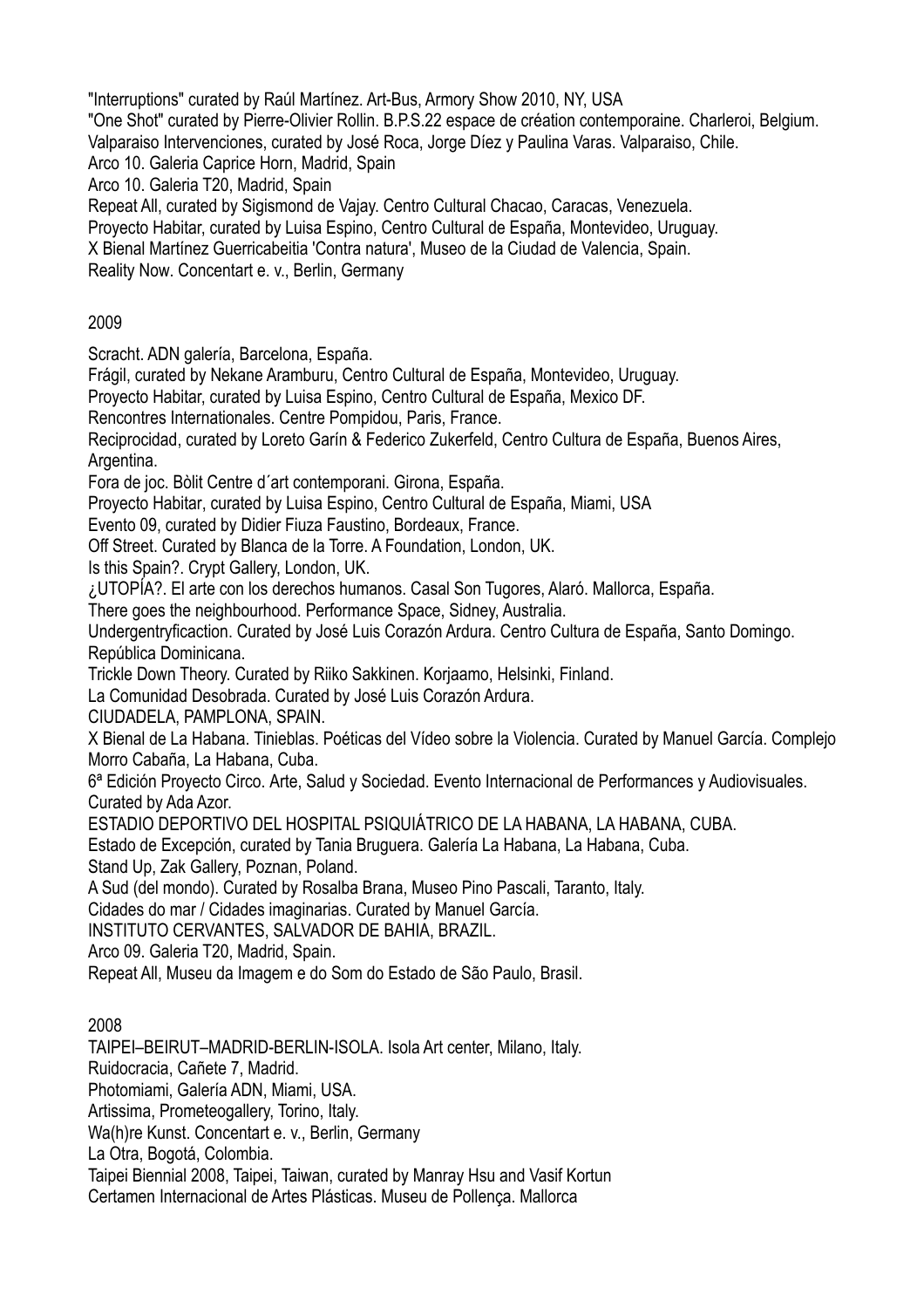The Promised Land, Chelsea Art Museum, NY, USA, curated by Blanca de la Torre Castigador Ortomático. El Gallo Arte. Salamanca.

Imágenes multimedia de un mundo complejo, Sala de exposiciones Santa Inés, Sevilla. Everstill, Casa Museo Federico Garcia Lorca, Granada, Spain, curated by Hans Ulrich Obrist Undergentryficaction.LP Projects, NY, USA. Interacciones Electorales. Off Limits, Madrid, Spain. Arco 08. Salvador Díaz Gallery, Madrid, Spain

#### 2007

Outsourcing (The invisible hand). Monkey Town, NY, USA. Photo Miami. Caprice Horn Gallery. Miami, USA. Artissima. Prometeo gallery. Torino. Italy Tomorrow, Kumho Museum, Seoul, Korea; curated by Sumjung Kim 10 th Istanbul Biennial, Not Only Possible, But Also Necessary - Optimism in the age of global war, Istanbul, Turkey, curated by Hou Hanru Goteborg Biennial, Rethinking Dissent – on the limitations of politics and the possibilities of resistance, Gotteborg, Sweden, curated by Joa Ljungberg and Edi Muka. Reality Bites, Caprice Horn Gallery, Berlin. Entresijos y Gallinejas, Centro de Arte Santa Mónica , Barcelona, Spain, curated by RMS La Asociación. No Futuro. Organización Nelson Garrido, Caracas, Venezuela. Anamnesis, políticas de la Memoria. Bienal de Valencia, Spain. Domestico 07. Doméstico en las ondas. Radio Nacional de España, Radio 3, Madrid. Spain ARCO 07, Galeria Salvador Díaz, Madrid, Spain

2006

Slums, Neue Galerie, Graz, Austria, curated by Peter Weibel Curatorial Projects

2011

Arte Útil / Useful Art. In collaboration with Tania Bruguera. Off Limits, Madrid,Spain.

2008

Creador de dueños. Off Limits, Madrid,Spain.

Madrid Abierto 2008. Public art project, Madrid, Spain

2007

Nolens Volens/Actualidad. Off Limits, Madrid, Spain. No Futuro. Organización Nelson Garrido, Caracas, Venezuela. ----------------------------------

El Perro (1989-2006)

Solo Shows 2007

Memorial, Moderna Museet, Stockholm, Sweden, curated by John Peter Nilsson.

2006

The Democracy Shop. Matrix Art Projects, Brussels, Belgium.

2005

Democracia, Galería Salvador Díaz, Madrid, Spain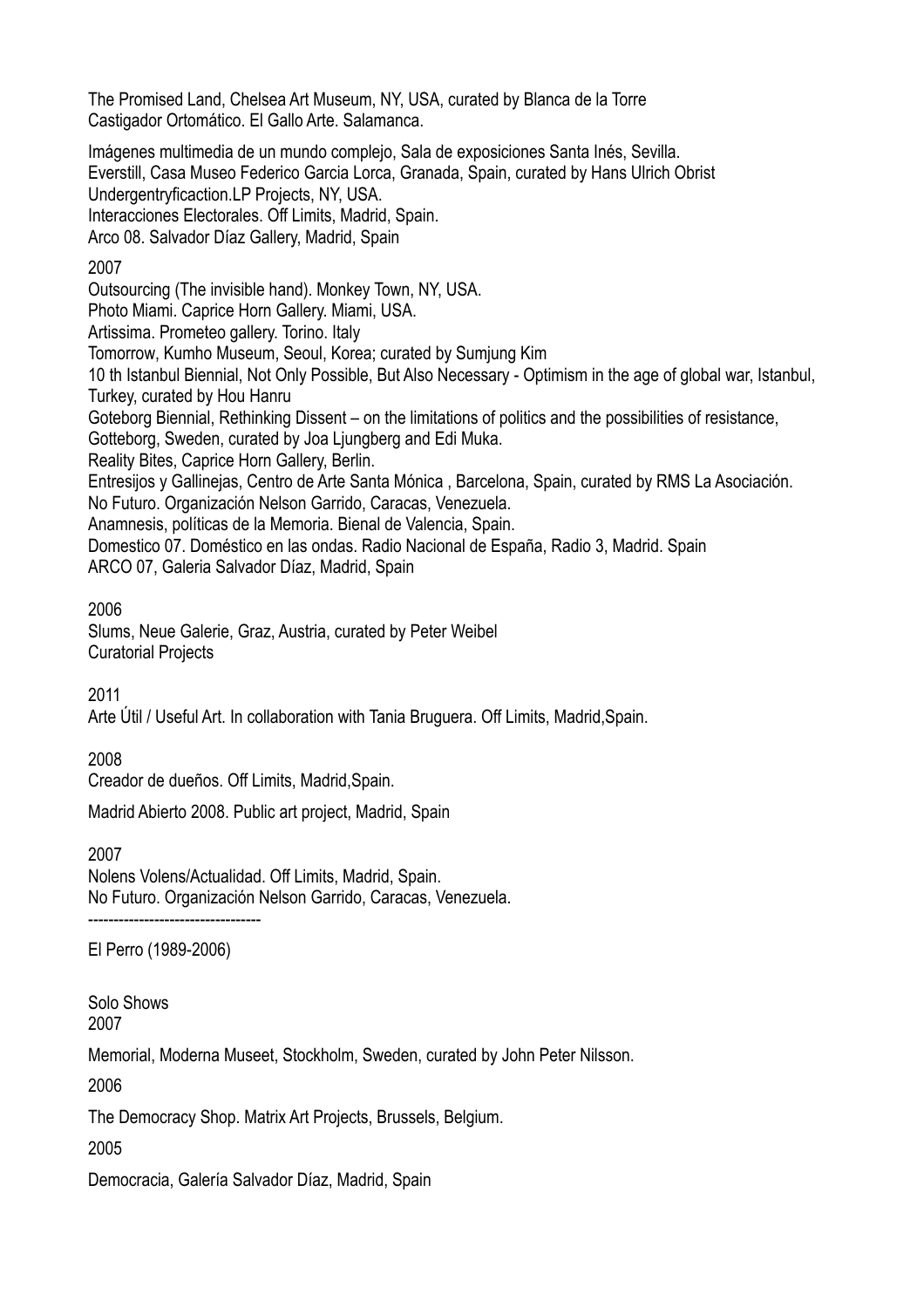The Democracy Shop, Centro Municipal de las Artes, Alcorcón Madrid, Spain 2003 EX Teresa Arte Actual. México DF, Mexico Lo importante es participar. Galeria Salvador Díaz. Madrid. Spain Exposición documental El Perro. Centro Párraga. La Fragua. Murcia, Spain 2001. Wayaway. Sala Amadís, Injuve. Madrid, Spain Group Shows (selection) 2007 Brave New Wolrd, Cobra Museum, Amsterdam, Holland, curated by Katja Wetering 2nd Moscow Biennial, Moscow, Russia, curated by Rosa Martínez. 2006 BIACS 2, Bienal de Sevilla, Spain, Curated by Okwui Enwezor Dirty Yoga, Taipei Bienal, Taipei, Taiwán, curated by Dan Cameron 2ª Bienal de Bucarest. Bucarest (Rumania) curated by Zsolt Petranyi Arte Urbano 2006. Alcobendas, Madrid. Art Brussels 2006. B.P.S. 22, Bruselas (Bélgica) ARCO 2006. Galería Salvador Díaz. 16 proyectos de arte español, Madrid, Spain, curated by Maria Corral ARS 06, Kiasma Museum, Helsinki (Finlandia) 2005 Un Nuevo y Bravo Mundo, Sala Alcalá 31, Madrid. Testmadrid, antiguo Matadero de Legazpi, Madrid. Emergencias. MUSAC. León. Spain Nit Niu, Pollença, Mallorca. Spain Pol´art. Kino Espace. París. Francia Laocoonte Devorado. Arte y violencia política. Da2, Salamanca. Spain ARCO 05. Galería Salvador Díaz. Madrid Sólo para las Masas. Galería Blanca Soto, Madrid 2004 Park your Art, Scope Fair. Miami (EE. UU) Navitrash, La Casa Encendida, Madrid Control Remoto. Video español reciente, Muca, Roma, México DF, México Democracy was Fun, White Box, Nueva York (EE.UU) El cuerpo. Sala de exposiciones de Alcalá 31, Madrid.Spain Ciclo de video. Galería DV. San Sebastián.Spain ADN1. Galería ADN. Barcelona, Spain Mediterraneans. Macro Mattatoio. Roma. Italia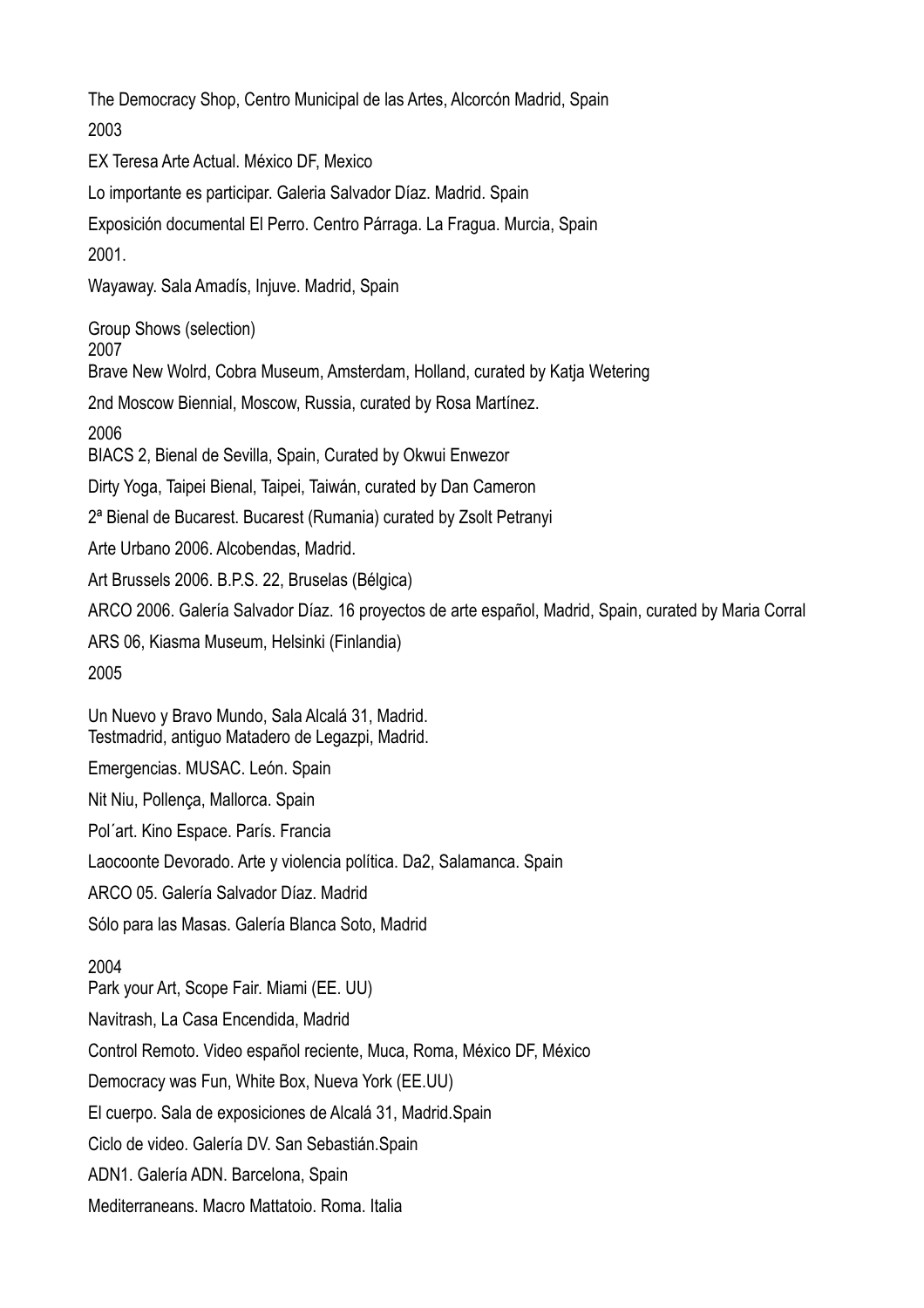European Space. Riga. Latvia Liquidación Royal. Liquidación Total. Madrid. Spain En la Frontera. Zaragoza. Spain Laocoonte Devorado. Arte y violencia política. Artium. Vitoria Espacio Legal/Espacio público. Centro de Arte Santa Mónica. Barcelona. AIRE INCONDICIONAL. Schedhalle. Zurich, Suiza. The Real Royal Trip. El Retorno. Museo Patio Herreriano. Valladolid. Spain MADRID ABIERTO. Proyecto de arte público. Madrid. Spain ARCO'04. Galería Salvador Díaz. Madrid. Spain GENERACIÓN 2004. La Casa Encendida. Madrid. Spain Antirrealismos: Spanish Photomedia Now. Fremantle Art Centre. Perth, Australia (curated by Paco Barragán) 2003 The Real Royal Trip. PS1-MOMA. New York. EE. UU, curated by Harald Szemman. Indisciplinados. Marco, Vigo, Spain Printemps de Septembre. Ecole de Beaux Arts. Toulouse. Francia. Cruzados. CCCB. Barcelona, Spain Nuevas Cartografias de Madrid. Casa de America. Madrid, Spain Blanc. Instituto de Mexico. Washington DC. USA, Design District. Miami, USA. Antirrealismos: Spanish Photomedia Now. Australian Center of Photography. Sidney. Australia Doble Seducción. Sala Amadís, Injuve. Madrid, Spain La Muestra del Déficit. Metronom. Barcelona, Spain Al Limit. 22a. Barcelona; Spain Co+lec+ti+vos. ADN GALERIA. Barcelona, Spain Deluxe. Monasterio de Prado Valladolid, Spain. Monocanal. Museo Nacional Centro de Arte Reina Sofía, Madrid. Sala Díaz Cassou de Murcia Centro Galego de Arte Contemporànea de Santiago de Compostela Museo Patio Herreriano de Valladolid Art in General, New York, EE. UU. Proyecto Boda. MEIAC, Badajoz.Spain 2002. Deluxe Miami. Casas Reigner Gallery, Miami, EE. UU. Art Basel Miami Beach 2002. Galería Salvador Díaz, Miami, EE. UU. Madrid al descubierto. Sala de exposiciones de Alcalá 31, Madrid. Spain BIG TORINO 2002. Bienal de arte joven, Turín, Italia. Ninguna persona es ilegal. INÉDITOS. La casa encendida, Madrid.Spain Deluxe. Sala de exposiciones de Plaza de España, Madrid. Spain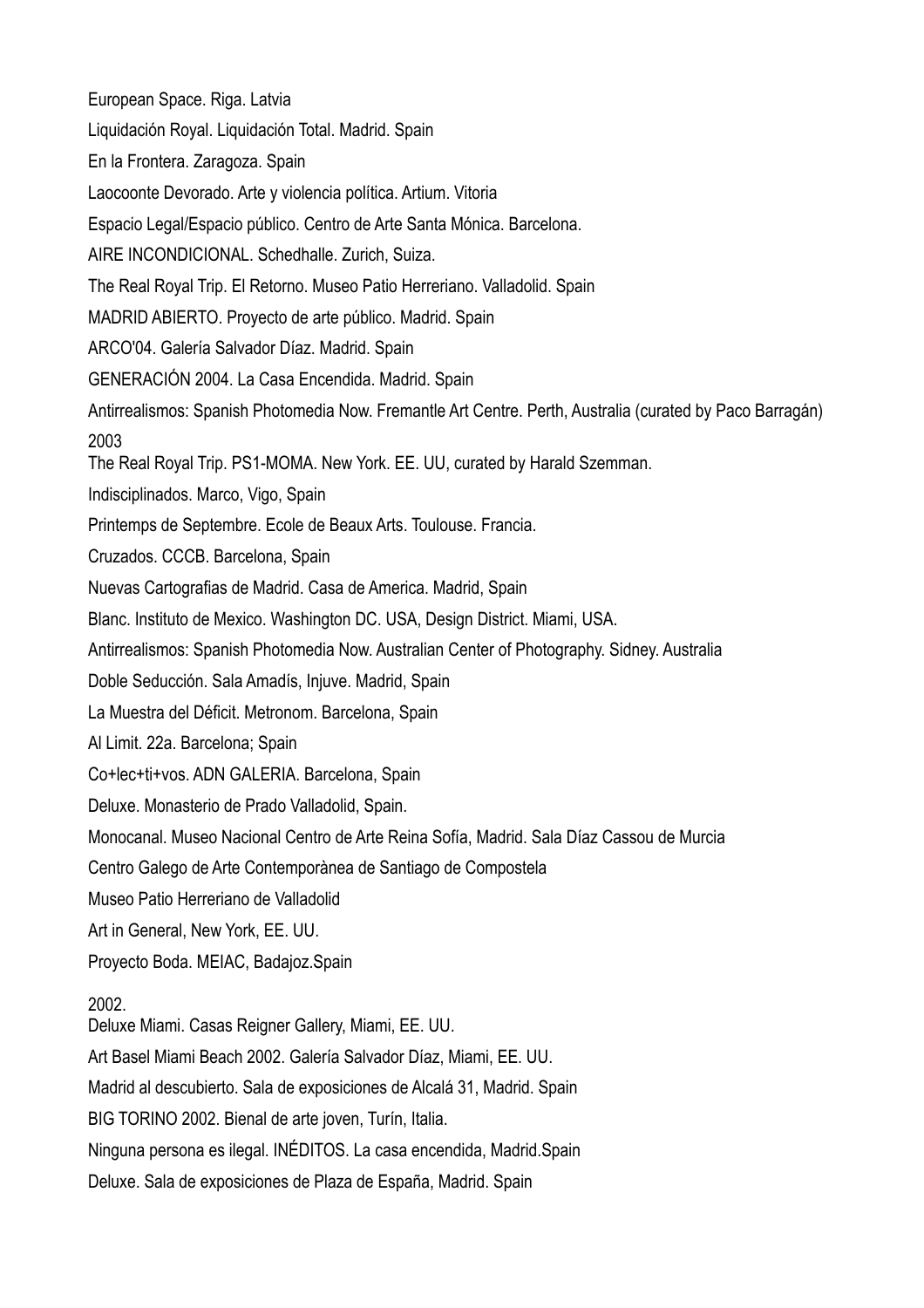Advertising. Proyecto de arte público, Mataró. Spain

XXVII Bienal de Pontevedra. Pazo de la Cultura. Pontevedra. Spain, curated by Maria Corral 2001.

Periferias 2001. Sala de exposiciones de la Diputación de Huesca. Huesca.Spain

Media Ambientes. Mad 2001, Madrid.Spain

Puntos de encuentro. Cruce. Madrid, Spain

Arte joven. Programa Nexo. Sala de exposiciones del convenio Andrés Bello, Bogotá. Colombia.

Beca para proyectos, nuevas tendencias. Generación 2001. Premios de Caja de Madrid. Spain

Open Spaces. Arco 2001. Galería Salvador Díaz. Madrid. Spain

Programa Nexo. Museo Sofía Imber, Caracas, Venezuela.

Curatorial Projects

2006

Un Nuevo y Bravo Mundo, Sala de exposiciones de Alcalá 31, Madrid. Spain

2004

Coordinación de la edición de la revista Pulgar, nº 17. Caracas, Venezuela.

2003

MAD'03. Segundo Encuentro Internacional de Arte Experimental de Madrid. Proyecto en colaboración.

Deluxe. (in collaboration with Paco Barragán) Monasterio de Prado, Valladolid.Spain

2002.

Deluxe Miami. (in collaboration with Paco Barragán). Casas Reigner Gallery, Miami, EE. UU.

Quién es el arte. La Fabrica de Pan, Madrid, Spain

Deluxe. (in collaboration with Paco Barragán). Sala de exposiciones de Plaza de España, Madrid.

Capital confort. Intervenciones en espacios públicos de Alcorcón, Madrid. Spain

2001.

Capital confort. Intervenciones en espacios públicos de Alcorcón, Madrid. Spain

2000.

Capital confort. Intervenciones en espacios públicos de Alcorcón, Madrid. Spain

Bibliography (selection)

"Un buen sabor de boca". VV.AA. ABCD Cultural Num 937

"Art after (the end of) the banquets". Mestre, Domingo. Artscape 01. June/august 2009

"Politics & Engagement. There Goes The Neighbourhood". Millner, Jacqueline, Real Time Arts nº 92.

"Entrevista a Democracia. Contra el público". Solans, Piedad. Lápiz nº 254

"La instalación, cómo y porqué". Sánchez Argilés, Mónica. El Cultural, 26/06/2009

"Democracia: Todos soís culpables salvo yo". Medina, Pedro. Artecontexto, Enero 2009

"Democracia ¿héroes o villanos?". D´acosta, Sema. El Cultural, 30/01/2009

"Art and neoliberalism". Holmes, Brian. brianholmes.wordpress.com/2008/10/22/the-interscale/#more-641

"La fuerza de la democracia". Peco, Ramón. Serie B nº24